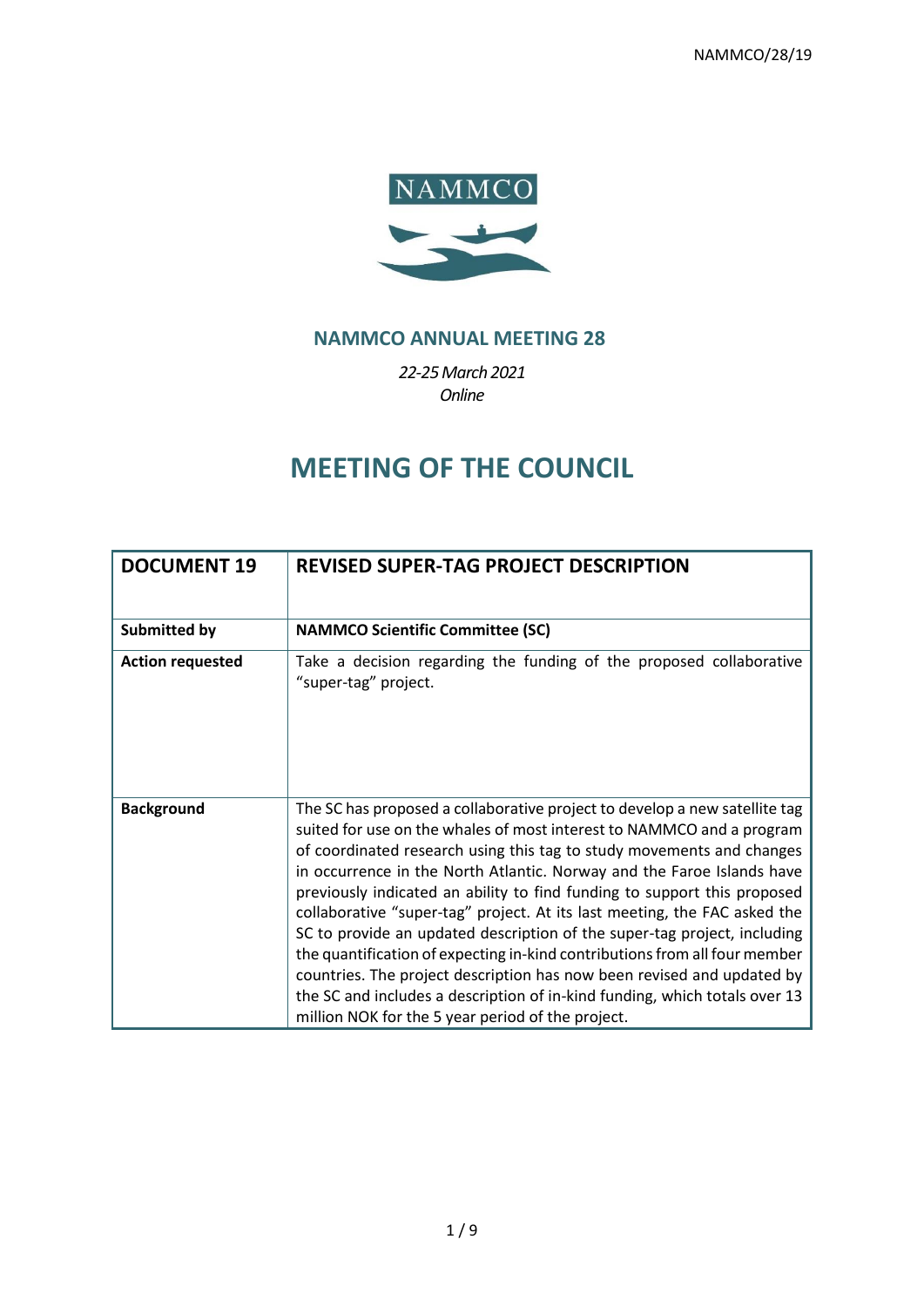# **Satellite Tracking – A Tool for Cetacean Research in the North Atlantic**

(The 'Super Tag' Project)

#### *Project proposal from the NAMMCO SC*

*Project coordinator Mads-Peter Heide-Jørgensen*

#### **Summary**

There is an urgent need to develop new tools for studying movement patterns, habitat selection and population discreteness of North Atlantic baleen whales. Tracking of instrumented marine mammals by Argos satellite is a widely used technique for gaining insight into the behavioural ecology of species that spend most of their time in remote and inaccessible marine habitats. There is, however, no standard techniques for instrumentation and tracking of the baleen whale species that are of primary interest to NAMMCO. Logistical and behavioural difficulties have so far precluded long-term tracking of minke whales, fin whales, blue whales and pilot whales in the North Atlantic. These fast moving species pose specific challenges, and a dedicated effort is required to develop tags and instrumentation techniques that can be used routinely in NAMMCO member countries in order to obtain crucial information for improved management. This proposal presents a joint project from the NAMMCO Scientific Committee (SC) that covers: a) development of a new, smaller and lighter, satellite transmitter with optimal ballistic performance for long-distance deployments, b) a schedule and common protocol for a substantial number of test deployments of the transmitter, and c) a common database for archiving and organisation of data and results. The proposal involves all NAMMCO member countries as well as the Secretariat, with a steering group of SC members involved in whale tracking. The proposal seeks support funding that amounts to 7,650,000 NOK but also includes a substantial (>13 million NOK) amount of in-kind financing from research institutes in all four member countries, including salaries for scientists, travel, and field logistics for deploying tags. The project would also be open for participation from non-member countries.

#### **Background**

Tracking of marine mammals by satellite has long been recognized as one of the most important and promising techniques available for studies of cetacean movement, migration, behaviour, diving, stock identity and habitat use. In the past two decades, there has been an enormous growth in the use of satellite telemetry on marine mammals in general. However, most of the advances in the research community have been accomplished through studies of seals and small cetaceans, which can be captured and restrained while they are being instrumented. These techniques are, however, not well suited for use on large baleen whales, which are too big to be captured and handled at sea. A number of studies of bowhead and humpback whales have demonstrated the enormous potential satellite tracking studies have for gaining insights into whale biology. However, the costs and failure rates of these tracking experiments have been unacceptably high. It is clear that before satellite telemetry can be used as a routine method for monitoring movements of baleen whales, it is of fundamental importance to develop smaller and more reliable tracking instruments, as well as better methods for deploying the tags. Another challenge with existing tag technologies is the impact on animal welfare. Short-term effects of whale tagging include increased stroking activity for up to several hours after the whales have been approached. Longer chasing of the whales also increases the risk of detrimental physiological conflicts between bradychardia (dive response) and increased stroking (flight response). Potential long-term effects include inflammation of the tagging area with eventual rejection of the tag, although there is evidence of a strong healing ability in cetaceans. Tags deployed on harbour porpoises and narwhals can be embedded in the skin, but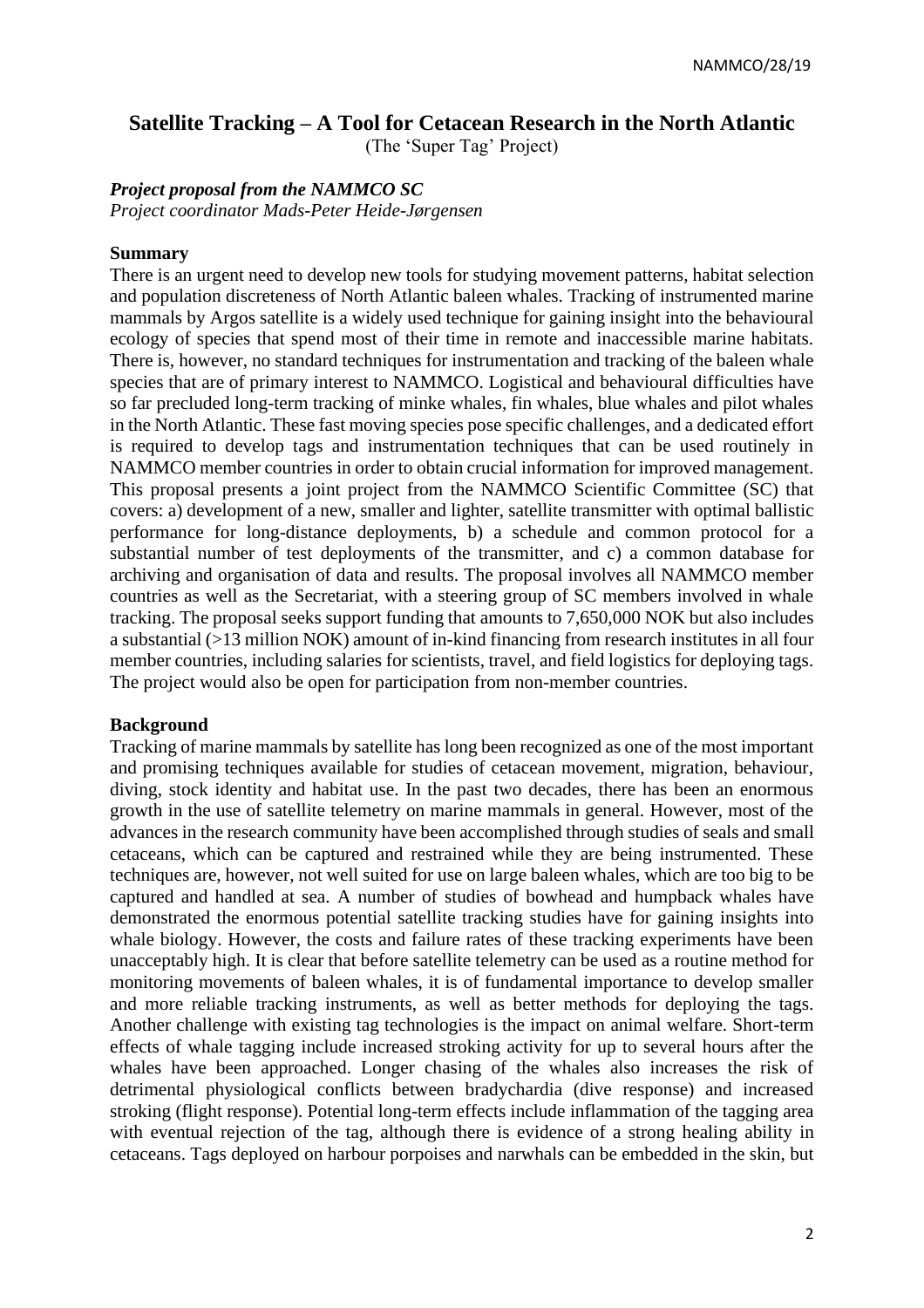this is unlikely an option for large whales where the permanently open skin lesion and the vibrations of the tag, would eventually cause it to be rejected and lost.

Despite the limitations discussed above, there is an urgent need for more cetacean studies using tracking and datalogging devices. There are many questions that can only be addressed through satellite tracking. These include, for example: Where do North Atlantic baleen whales spend the winter? Are there separate stocks of baleen whales that need to be managed separately? What is the habitat use of the whales and how do they react to oceanographic changes? What is the overlap between key cetacean habitats and maritime activities? Satellite tracking of baleen whales can also be used to identify changes in distribution of cetacean prey, including important fish resources (e.g. capelin migration and herring schools) and (if equipped with depth sensors) provide data on the proportion of time spent at the surface, which is crucial for converting survey estimates into total abundance estimates.

In the North Atlantic, baleen whales are often found in rough seas, and in some areas and seasons, in dispersed pack ice. Tagging of whales is often done in offshore operations from large vessels and sometimes even from helicopter. Furthermore, several of the whale species in the North Atlantic are very elusive compared to populations in other regions, perhaps as a consequence of past and present history with human activities. These circumstances make tagging of whales particularly difficult and only remote instrumentation techniques that are refined for long distance deployments will provide reliable tagging results.

Different satellite tracking systems are currently used in the four NAMMCO member countries for studying the movement of several species of baleen whales, including bowhead, minke, fin and blue whales in Svalbard and mainland Norway, minke, blue, fin and humpback whales in Iceland, minke, fin, humpback and bowhead whales in Greenland and fin whales in the Faroe Islands. A high level of investment in terms of both effort and funding has been spent on scattered attempts to acquire data on these whales. However, success has been limited (especially for minke and fin whales) and what is really needed to make significant progress is a joint effort to refine the methods in a way that will eventually benefit cetacean research, primarily in all four member countries but also more broadly. Reliable and well-performing satellite transmitter systems are currently available for birds, seals, terrestrial mammals small cetaceans and relatively slow-swimming baleen whales such as humpbacks and sperm whales. There is, however, an urgent need to develop effective satellite tracking systems especially for fast swimming and more elusive baleen whale species such as North Atlantic minke and fin



Figure 1. One of very few examples of a successful track of a North Atlantic minke whale.

whales.

In all four NAMMCO member countries, it would be extremely valuable to have a reliable, cheap and well-tested satellite tracking system in the toolbox for cetacean studies. It would also be particularly valuable to develop a NAMMCO program in which scientists from all four countries collaborate in their use of satellite tracking methods to solve major management issues that cannot be addressed with other techniques. It cannot be expected that research groups outside NAMMCO will focus on developing the new satellite tracking techniques and technologies necessary to advance the research used to inform the ongoing NAMMCO assessment process. One example of where an effective satellite tracking system for large baleen whales would be of particular importance to all NAMMCO member countries, is to better understand the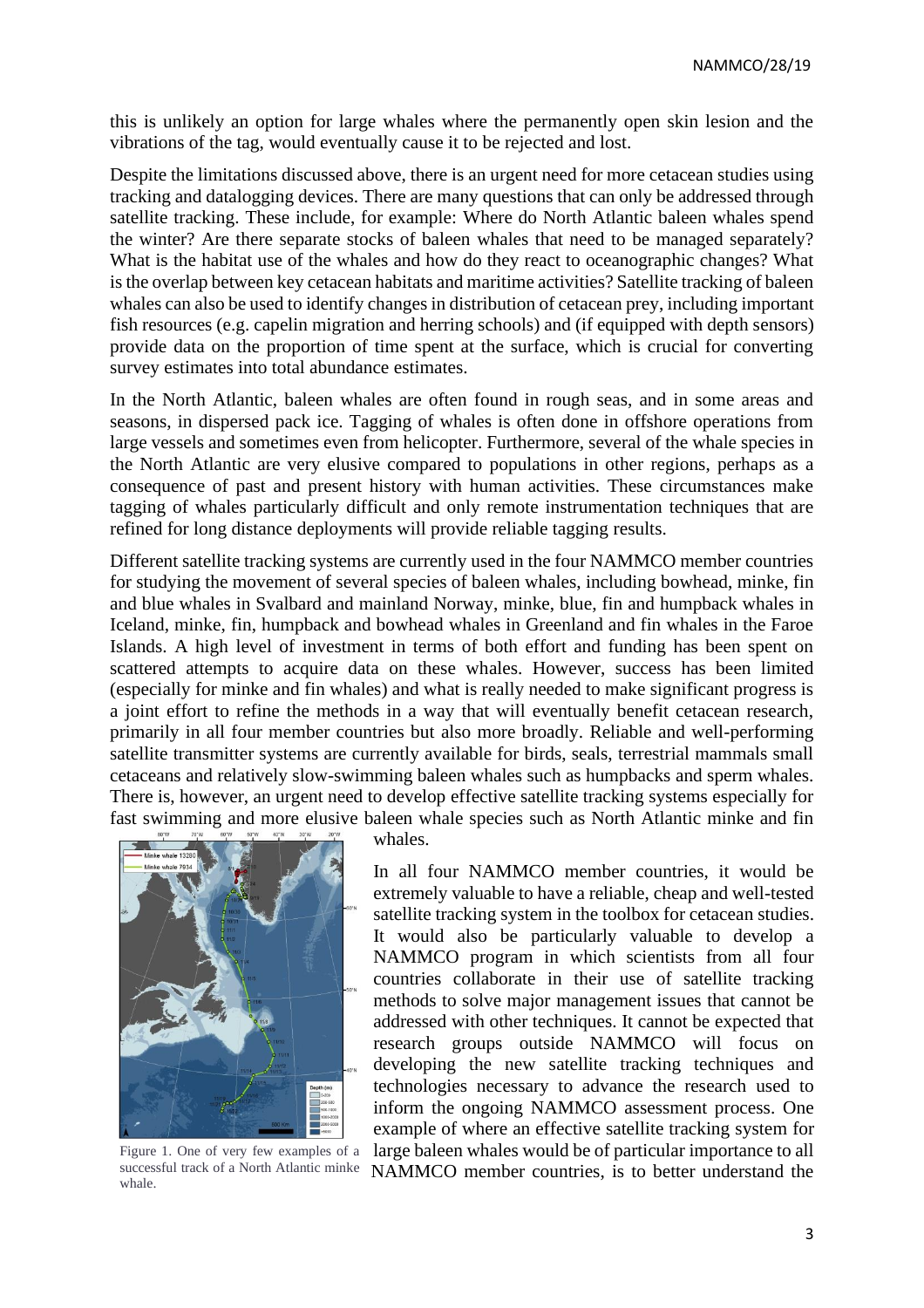seasonal movements and long-term distributional changes of minke and fin whales. Figure 1 provides the best example of a successful but short-term tracking of a minke whale.

This proposal describes how a joint NAMMCO satellite-tracking program could be developed and what would be required to reach a point where the technique can be used as an efficient and reliable field technique. Fin and minke whales are selected as the primary target species for this effort as they are both harvested in NAMMCO countries, little is known about their migrations, and no other organisations are expected to focus on tracking these two species. Pilot whales are also an important species for NAMMCO for which the proposed improvements in tag technology to be developed in this project would also be of value.

# **Development of a Satellite Transmitter for Remote Instrumentation of Cetaceans**

A major obstacle to tagging large whales is that the instruments need to be remotely deployed from a distance, with the use of an airgun, crossbow or pole system. Currently there are two types of pneumatic guns that can be used for launching satellite transmitters: the ARTS and the DanInject rifles. Crossbows are not sufficiently powerful for launching the tags available today and pole systems can only be used reliably for slow moving whales such as humpback, sperm and bowhead whales. Therefore, a large majority of the worldwide tagging efforts (and technological developments) in recent decades have been directed towards these more easily accessible species.

The main issue with the tag launching system is that the shape and mass of satellite transmitters works against an optimal ballistic performance. The large size and high mass requires launching forces that are prohibitive in field situations when trying to achieve remote tagging at distances beyond 10m. The result is that many deployments are at best of short duration and at worst result in failed instrumentation of the whales.

The way to improve the success rate and duration of the tags is to develop smaller and lighter tags with better ballistic performance. This is only technically and commercially feasible if the quantity of tags to be manufactured is sufficiently large. That is why joint effort and collaboration between all the NAMMCO countries is needed. Programs and efforts in whale tagging within the individual NAMMCO countries are too small to generate sufficient commercial incentive for developing an optimal transmitter configuration for large cetaceans.

For long-term tracking of baleen whales in the North Atlantic, a tag with better ballistic performance that can be deployed remotely from distances up to 25 m is required. It is suggested that a thinner and lighter tag should be developed for remote deployment with the ARTS. The tag needs to have a smaller volume and generate a smaller footprint in the whale to improve the retention time. The following specifications are therefore required:

- a smaller diameter  $\left( \langle 17 \rangle \text{mm} \right)$  and a shorter length  $\left( \langle 200 \rangle \text{mm} \right)$  than the current tags
- a retention time and transmission duration comparable to existing designs of similar size for at least a 12 month period so that information on the complete annual migration cycles can be obtained
- a level of robustness similar to existing designs
- the provision of positions 4 times per day, with additional behavioral data (dive and accelerometer) data also desirable.
- ability to function with the Argos DCLS system, potentially also with GPS positioning

A new tag should be rigorously examined for mechanical robustness before field trials. For this, a large number of tags should be deployed in 2–3 configurations in a coordinated effort among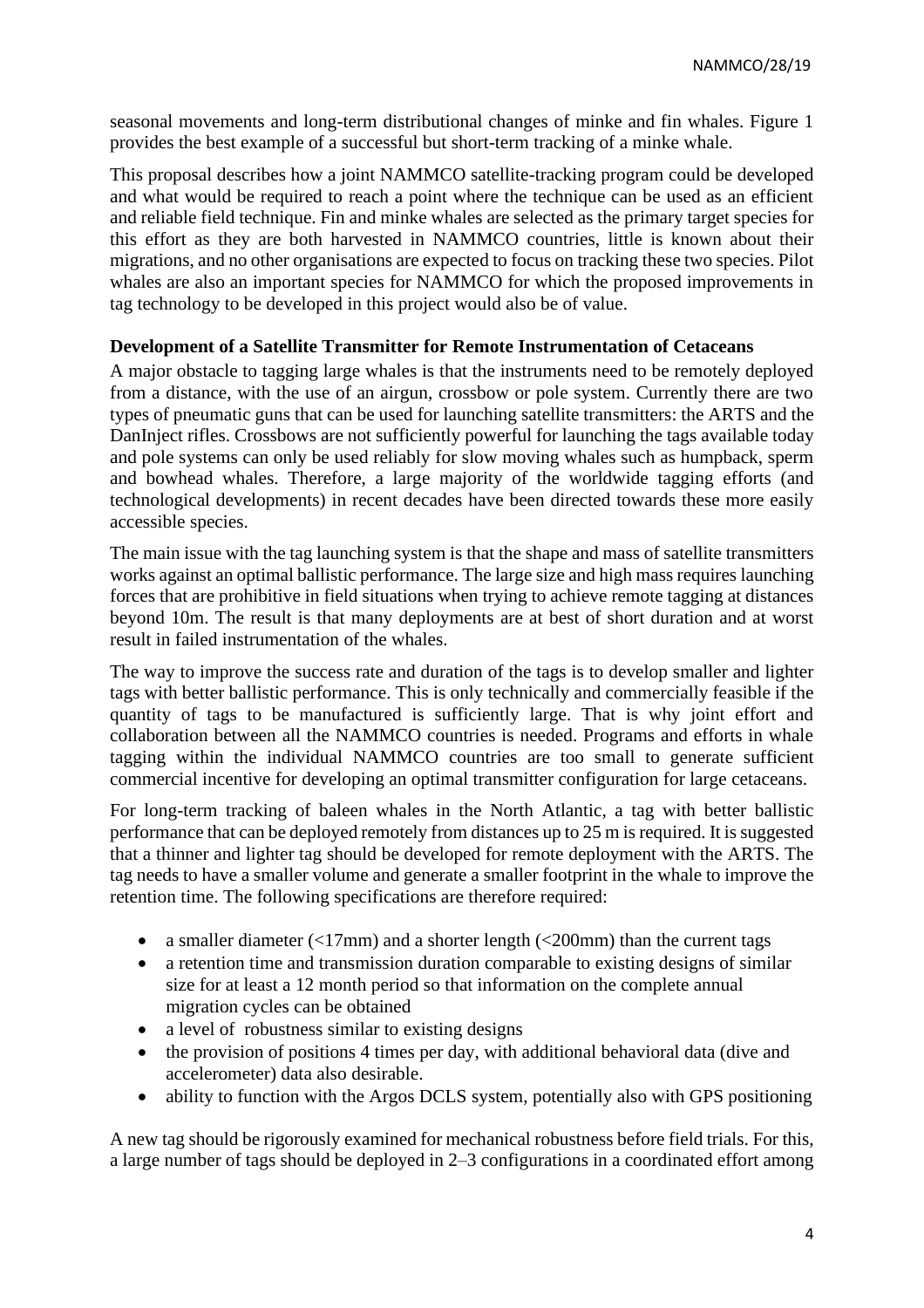researchers on selected whale species. This would be to ensure consistency in the evaluation of tag performance.

The development of a new implantable transmitter design with a prototype that will meet these requirements demands an initial investment in engineering costs estimated to be in the order of 1.6 million NOK, based on an offer from one tag manufacturer (Wildlife Computers, USA). This would cover the costs associated with developing a tag that is <17mm in diameter (instead of 22–24 mm for the present tags) with a reduction in weight and volume of 30% to 50% compared to existing designs. The diameter of the tag is determined by the availability of the smallest cylindrical lithium ion battery that is commercially available (the AAA cell). The tag should be produced with a new manufacturing process called Direct Metal Laser Sintering (DMLS) that should make the tag more robust to the impact of hitting the whale, as well as less likely to be broken by whales during social interactions. A new tag developed according to these requirements would not be available for field deployments until 2023 at the earliest as several tests to ensure performance would be needed before it could be commercially available.

# **Research on Movements & Changes in Occurrence of Baleen Whales in the North Atlantic**

Common minke whales are the most abundant of the large cetaceans in the North Atlantic. They are hunted by three of the four NAMMCO member countries and are also hunted in Japan. However, we currently know very little about their wintering grounds, migratory routes and changes in distribution in relation to biotic and climatic factors. Other species of large whales that are easier to study have been subject to various tracking studies in the North Atlantic (e.g. humpback), while only sporadic and opportunistic attempts to track minke whales have been conducted. This is despite their significant ecological and economic importance for NAMMCO countries. Fin whales are at least equally important for Iceland (and Greenland), but tagging efforts have so far been limited and unsuccessful around Iceland and Greenland.

Here we propose a joint and coordinated effort to study the detailed movements of baleen whales in all four NAMMCO countries. Based on the development of a smaller and more efficient satellite transmitter design (as described above), we propose to purchase a large number of tags that can be allocated to the four NAMMCO countries and used for a coordinated research effort. A test procedure will be developed that will involve interested scientists from the member countries and a deployment scheme that will allow for comparison of instrumentation as part of the field programs.

The field effort to deploy tags will be conducted by the national institutes, which will also cover the costs associated with tagging field work and data analysis. The launching gear will also be provided by each national research institute.

#### *Cost Specification*

- **Initial engineering costs** for developing a transmitter based on AAA cells with a diameter similar to these batteries. This includes 5 prototype transmitters for test purposes, as well as 10 dummy tags for ballistic testing. The price offer for this work from Wildlife Computers is 1.6 million NOK.
- **Price per tag** (following prototype development) would be approximately 25,000 NOK and it is suggested that NAMMCO purchase 200 tags over a 3 year period for use in all four member countries. Additional project partners would be asked to purchase at least 50 tags.
- **Administrative costs** will be handled by the NAMMCO Secretariat and will include fees for the provision of Argos location services (150,000 NOK per year used), expenses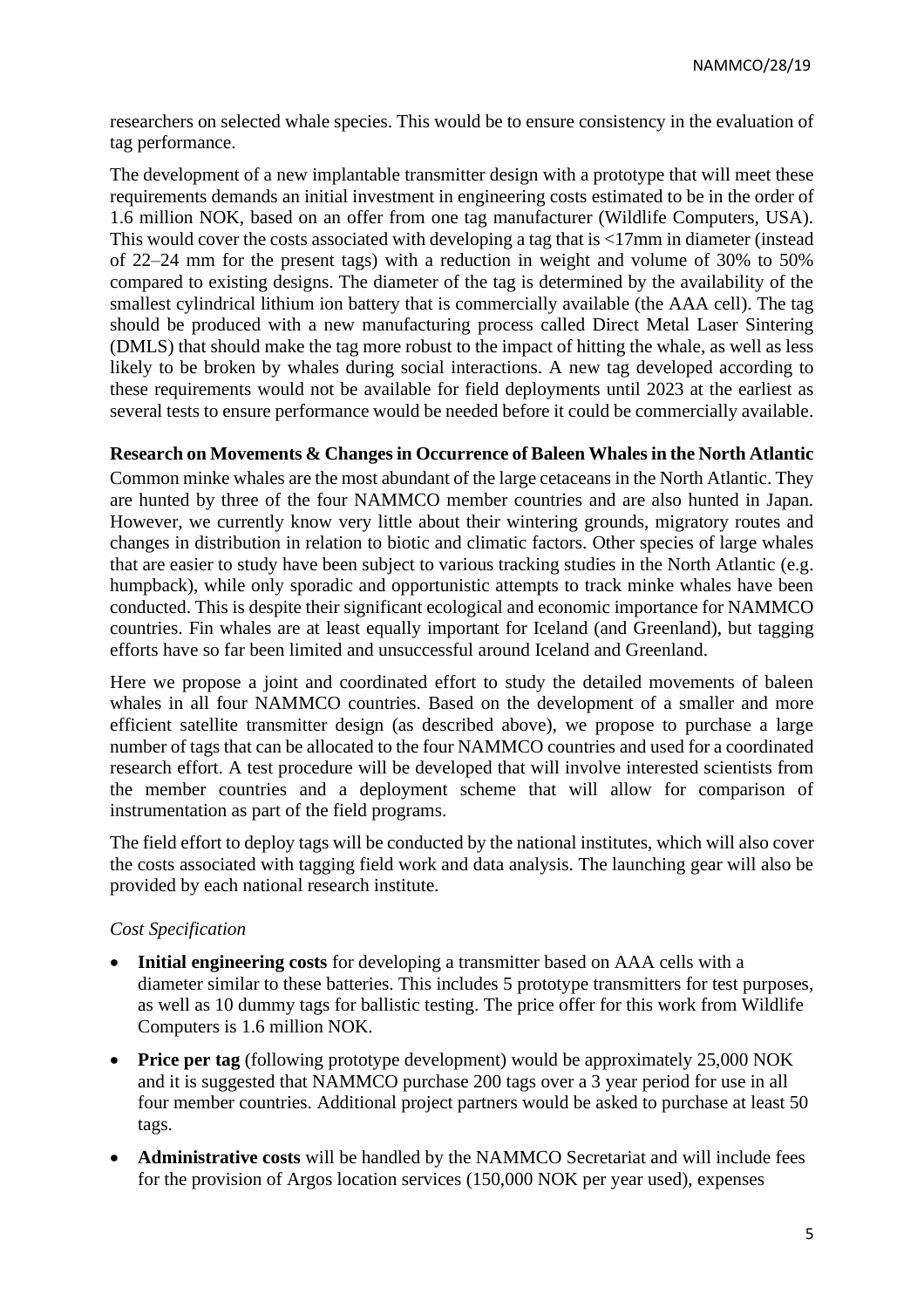associated with the establishment and maintenance of an up-to-date website and database for the project (total 300,000 NOK for all years), contract management (including legal advice) (150,000 NOK), and project coordination and annual reporting to national funders (300,000 NOK total for all years).

*Table 1. Time schedule for the satellite tag development and the funding required for the technical and administrative components of the project.*

| Break down of costs per year                               | Price per unit | <b>NOK</b> |  |  |  |  |
|------------------------------------------------------------|----------------|------------|--|--|--|--|
| 2021                                                       |                |            |  |  |  |  |
| Part 1 of contract on development costs                    |                | 900,000    |  |  |  |  |
| Project administration & legal advice on contract/s        |                | 150,000    |  |  |  |  |
| <b>Sum</b>                                                 |                | 1,050,000  |  |  |  |  |
| 2022                                                       |                |            |  |  |  |  |
| Part 2 of contract on development costs                    |                | 700,000    |  |  |  |  |
| Purchase of 80 tags for deployment in the North Atlantic   | 25,000         | 2,000,000  |  |  |  |  |
| Creation of the project's website                          |                | 100,000    |  |  |  |  |
| Project administration & coordination                      |                | 50,000     |  |  |  |  |
| <b>Sum</b>                                                 | 2,850,000      |            |  |  |  |  |
| 2023                                                       |                |            |  |  |  |  |
| Purchase of 80 tags for deployment in the North Atlantic   | 25,000         | 2,000,000  |  |  |  |  |
| Argos fees                                                 |                | 150,000    |  |  |  |  |
| Establishing a database for files & photos                 |                | 100,000    |  |  |  |  |
| Project administration & coordination                      |                | 75,000     |  |  |  |  |
| <b>Sum</b>                                                 |                | 2,325,000  |  |  |  |  |
| 2024                                                       |                |            |  |  |  |  |
| Purchase of 40 tags for deployment in the North Atlantic   | 25,000         | 1,000,000  |  |  |  |  |
| Argos fees                                                 |                | 150,000    |  |  |  |  |
| Maintenance of an updated database and website             |                | 50,000     |  |  |  |  |
| Project administration & coordination                      |                | 75,000     |  |  |  |  |
| <b>Sum</b>                                                 |                | 1,275,000  |  |  |  |  |
| 2025                                                       |                |            |  |  |  |  |
| Maintenance of an updated database and website             |                | 50,000     |  |  |  |  |
| Project administration, incl. coordinating final reporting |                | 100,000    |  |  |  |  |
| Sum                                                        |                | 150,000    |  |  |  |  |
| <b>TOTAL</b>                                               |                | 7,650,000  |  |  |  |  |

# **Project Organisation**

#### *Project Consortium*

The project will be organized by a project coordinator (Prof. M.P. Heide-Jørgensen) and a steering group including representatives from Iceland (Dr. G. Vikingsson), the Faroe Islands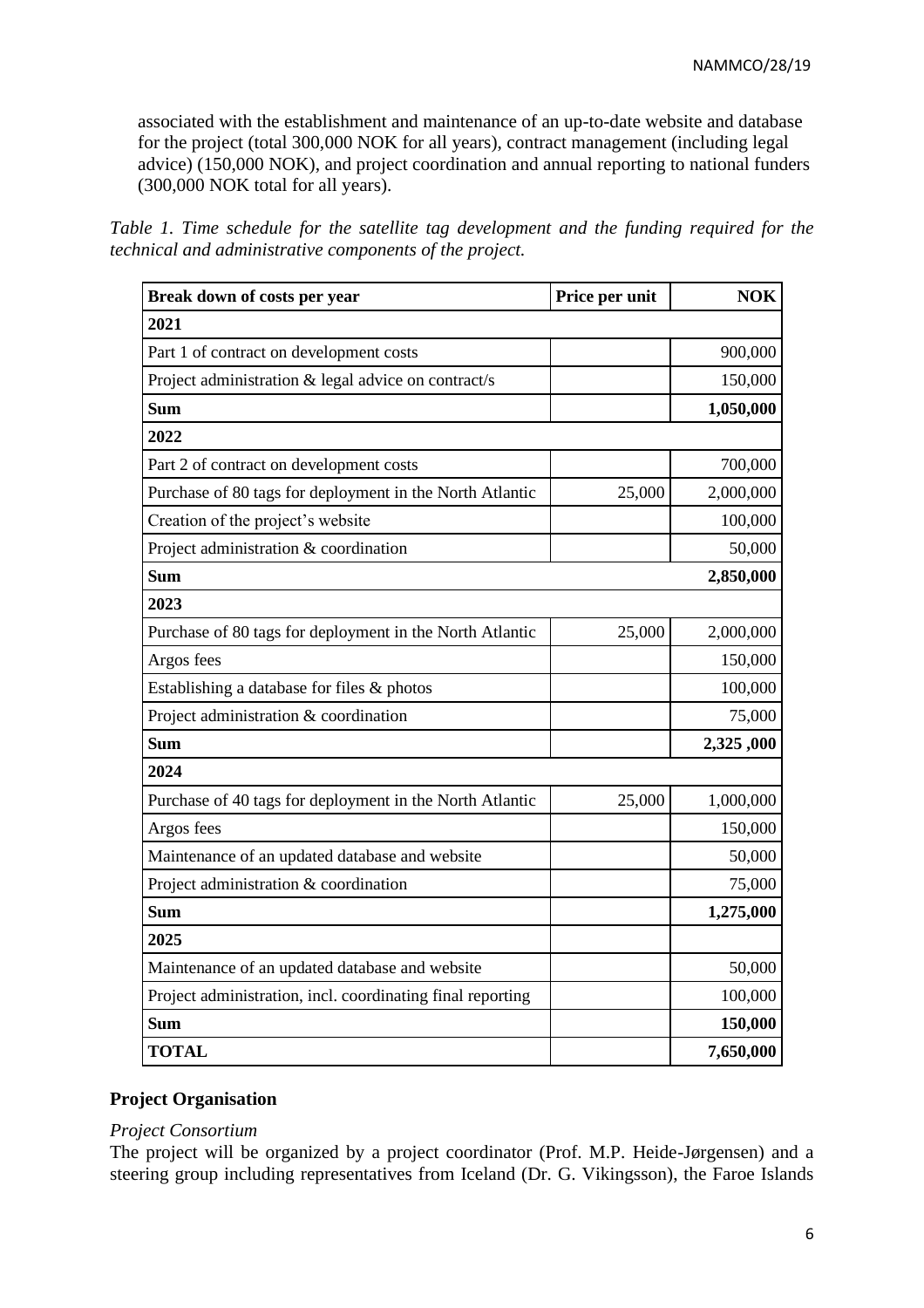(B. Mikkelsen), Norway (Dr. N. Øien, Dr. C. Lydersen, Dr. M. Biuw) and Greenland (R. Hansen). The steering group will meet twice a year to discuss the progress of the project. Initial meetings between the steering group and the engineers and manufacturer of the satellite tags will be arranged in the fall of 2021. These can take place virtually, which is why no budget for travel is included in this part of the project. The timing of the project is heavily dependent on the manufacturer and may have to be adjusted according to what is realistic, and additional meetings with the manufacturer will be arranged on an *ad hoc* basis.

Although the initial project proposal includes only NAMMCO member countries, it should be noted that additional project partners from non-NAMMCO countries would also be welcome to join. Those accepted as full project partners would participate in the steering group, field testing, and the joint research program in the same way as NAMMCO parties. The NAMMCO Secretariat would be tasked with administering the admission of new project partners, including contracts relating to any financial contributions. The steering group would have responsibility for coordinating the involvement of additional partners in the research planning and program.

When tags are available to be tested in the field, a strict procedure for data collection during the deployment phase will be developed jointly between all partners participating in the project in order to make deployments comparable between countries, and to allow tag performance and longevity to be evaluated in relation to specific tagging characteristics (position on animal, degree of penetration, angle of entry etc.). Tags will be distributed among the participants according to their options for deploying tags.

#### *Data Management*

Common data dissemination from the Argos Data Collection and Location service will be hosted by an Argos account at the NAMMCO Secretariat, which will also pay the annual fees for the location services to Argos CLS. The NAMMCO Secretariat will also establish a project webpage with information on the progress of the project. The project steering group will provide information, interactive maps and graphics for this web page (see example at https://www.hi.no/en/hi/forskning/research-data-1/whale-tracking), which the Secretariat will keep up to date. The Secretariat will also establish a database to store photos from tagged whales and a place to store a copy of raw data files from Argos.

The project steering group will also arrange a common tagging web-portal to assist with visualization and data access. Such web portals exist at some of the manufacturers of satellite transmitters. The web-portal will primarily be used for exchanging the results from this project among SC members.

Long-term archiving of data will be arranged through an existing facility for archiving marine data to be decided by the steering group. This will ensure that the obtained data will be available for future studies of marine mammal movements in the North Atlantic. It is also increasingly a requirement that data from published studies be deposited at sites that are accessible to future generations.

The NAMMCO Secretariat will be the financial administrator of the project and will act as contractor for orders of engineering services, tags and Argos fees. The NAMMCO Secretariat will also be the contracting partner for the countries that contribute funding and will therefore also coordinate the annual reporting to funders.

#### *Estimates of Internal (in-kind) Contributions to the Project*

Salaries for the steering group and project coordinator to cover the time spent working on the project, as well as costs associated with travel and field expenses are expected to be covered by national research institutes. The expected in-kind contributions from each NAMMCO member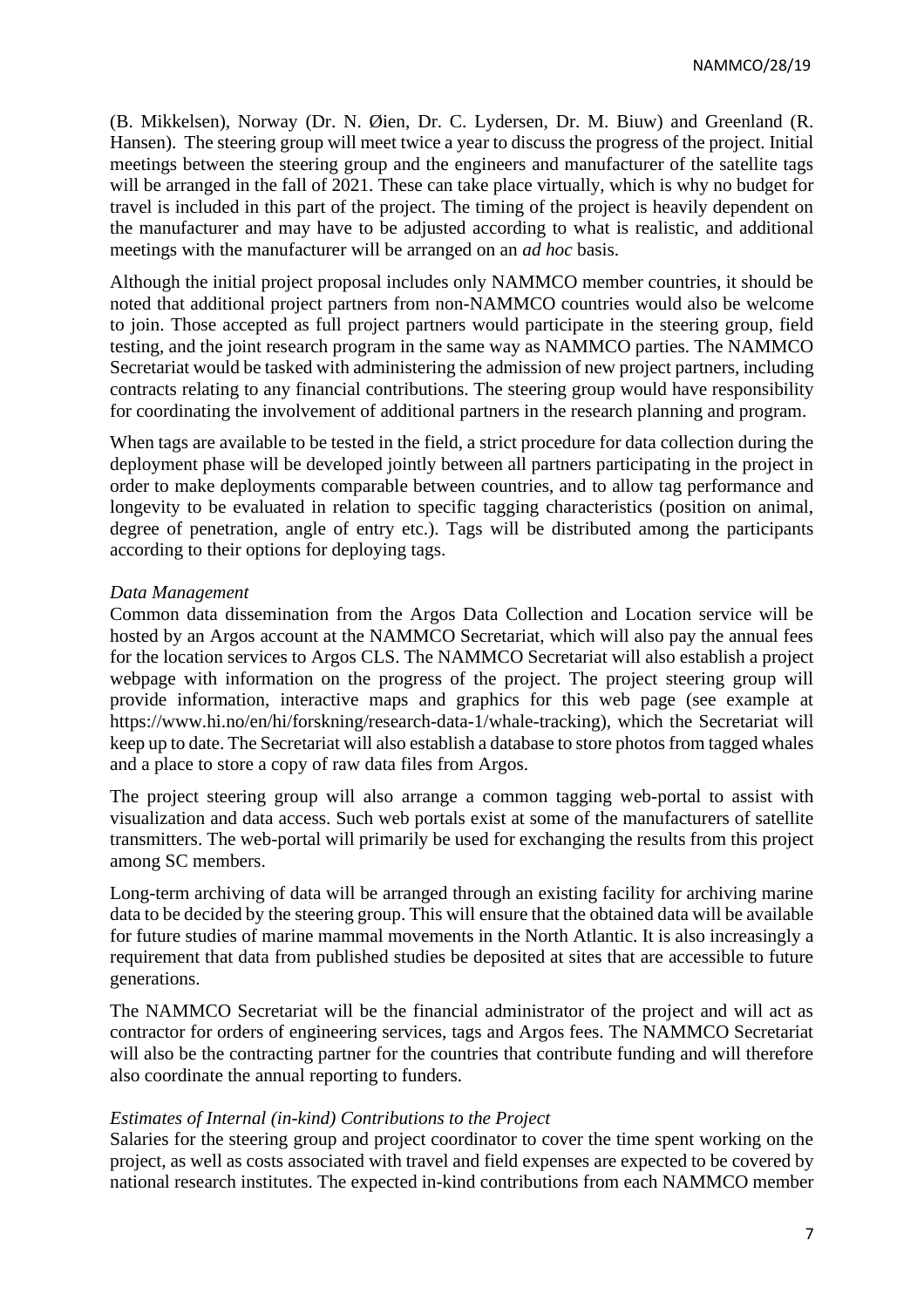country are listed in Table 2. The estimates given in this table indicate the intended level of contribution and do not represent a confirmed budget from the participating institutes. Confirmation requires that the initial funding to cover the engineering costs is obtained and that a feasible product is able to be manufactured. The overall sum of the intended in-kind contributions for all five years of the proposed project is 13 million NOK, which reflects the member countries' strong commitment to moving this project forward. <sup>-</sup>

The current time schedule assumes that the project would be able to start in the fall of 2021. 2022 would then be used for developing the new tags. Field work with deployment of tags would take place in 2023 and 2024, while the project would be finalised and reported in 2025.

|                          | Value in NOK (excl. overheads) |         |           |           |           |  |  |
|--------------------------|--------------------------------|---------|-----------|-----------|-----------|--|--|
|                          | 2021                           | 2022    | 2023      | 2024      | 2025      |  |  |
| <b>GREENLAND</b>         |                                |         |           |           |           |  |  |
| Project Coordinator      | 83,000                         | 291,000 | 291,000   | 291,000   | 291,000   |  |  |
| Scientist                | 28,000                         | 168,000 | 168,000   | 168,000   | 168,000   |  |  |
| Technician               |                                |         | 98,000    | 98,000    |           |  |  |
| Travels                  |                                | 30,000  | 80,000    | 80,000    | 30,000    |  |  |
| Boat time                |                                |         | 150,000   | 150,000   |           |  |  |
| <b>Sum</b>               | 111,000                        | 489,000 | 787,000   | 787,000   | 489,000   |  |  |
| <b>Total for 5 years</b> |                                |         |           |           | 2,663,000 |  |  |
| <b>NORWAY</b>            |                                |         |           |           |           |  |  |
| Three scientists         | 102,000                        | 175,000 | 705,000   | 705,000   | 541,000   |  |  |
| Technician               |                                |         | 452,000   | 452,000   |           |  |  |
| <b>Travels</b>           |                                | 40,000  | 150,000   | 150,000   | 50,000    |  |  |
| Boat time                |                                |         | 2200000   | 2,200,000 |           |  |  |
| <b>Sum</b>               | 102,000                        | 215,000 | 3,507,000 | 3,507,000 | 591,000   |  |  |
| <b>Total for 5 years</b> |                                |         |           |           | 7,922,000 |  |  |
| <b>ICELAND</b>           |                                |         |           |           |           |  |  |
| Scientist                | 40,000                         | 160,000 | 220,000   | 220,000   | 200,000   |  |  |
| Technician               |                                |         | 145,000   | 145,000   |           |  |  |
| Travels                  |                                | 30,000  | 80,000    | 80,000    | 30,000    |  |  |
| Boat time                |                                |         | 200,000   | 200,000   |           |  |  |
| <b>Sum</b>               | 40,000                         | 190,000 | 645,000   | 645,000   | 230,000   |  |  |
| <b>Total for 5 years</b> |                                |         |           |           | 1,750,000 |  |  |
| <b>FAROE ISLAND</b>      |                                |         |           |           |           |  |  |
| Scientist                | 20,000                         | 120,000 | 120,000   | 120,000   | 120,000   |  |  |
| Technician               |                                |         | 90,000    | 90,000    |           |  |  |
| <b>Travels</b>           |                                | 30,000  | 60,000    | 60,000    | 30,000    |  |  |
| Boat time                |                                |         | 100,000   | 100,000   |           |  |  |
| <b>Sum</b>               | 20,000                         | 150,000 | 370,000   | 370,000   | 150,000   |  |  |
| <b>Total for 5 years</b> |                                |         |           |           | 1,060,000 |  |  |

*Table 2. List of estimated internal (in-kind) contributions to the satellite tagging project by NAMMCO member countries.*

# *Planned Deliverables*

In addition to the intention to deliver effective new tag technology, at the end of the project the steering committee will publish at least one academic article describing the tag's development, specifications, application potential, and results from field testing and early use. During the reporting phase, a symposium may also be held to share the experience of the project with a wider audience. No specific budget is allocated to hosting this symposium in this application